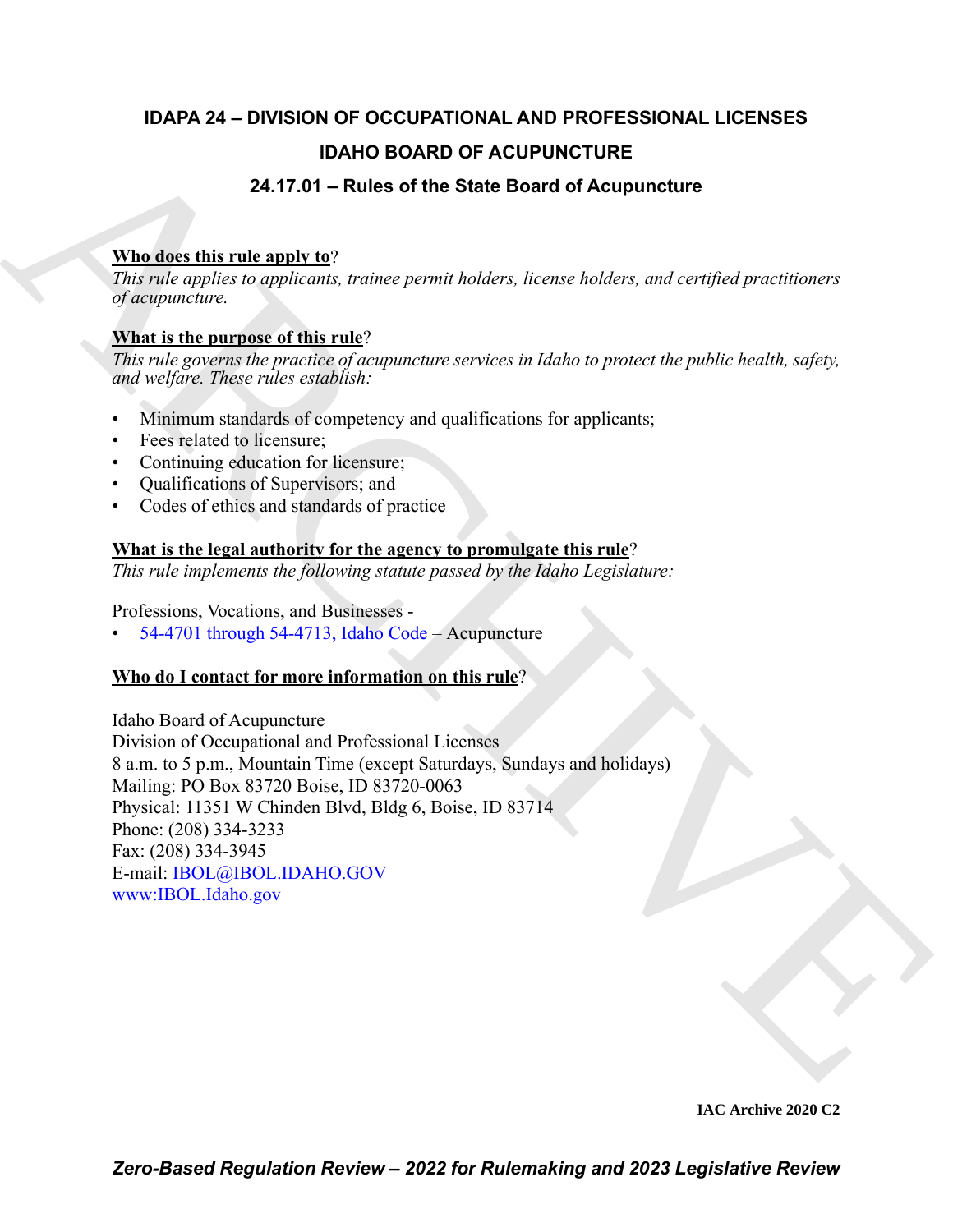# **Table of Contents**

#### 24.17.01 - Rules of the State Board of Acupuncture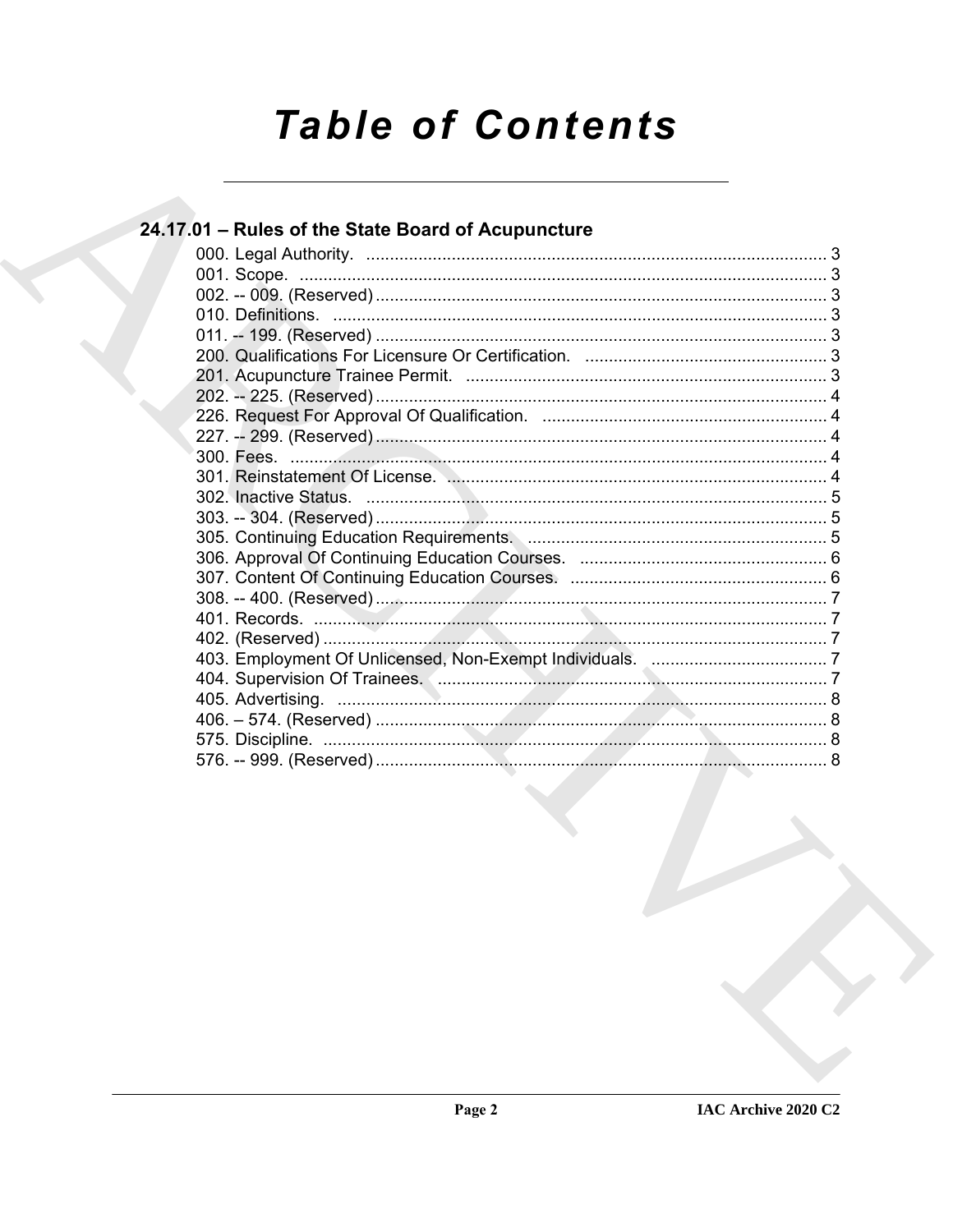#### <span id="page-2-14"></span>**24.17.01 – RULES OF THE STATE BOARD OF ACUPUNCTURE**

# <span id="page-2-1"></span><span id="page-2-0"></span>Here shows procedures are also as the conservation of the same of the same of the same of the same of the same of the same of the same of the same of the same of the same of the same of the same of the same of the same of **000. LEGAL AUTHORITY.** These rules are promulgated pursuant to Section 54-4705, Idaho Code. (7-1-21)T **001. SCOPE.** These rules review and establish the minimum requirements for licensure/certification of acupuncturists. (7-1-21)T **002. -- 009. (RESERVED)**

#### <span id="page-2-17"></span><span id="page-2-10"></span><span id="page-2-9"></span><span id="page-2-4"></span><span id="page-2-3"></span><span id="page-2-2"></span>**010. DEFINITIONS.**

**01. Accredited College or University**. An accredited college or university is a college or university accredited by an accrediting organization approved by the U.S. Department of Education. (7-1-21)T

**02. Approved Acupuncture Program**. A formal full-time acupuncture educational program that has met the standards of the Accreditation Commission for Acupuncture and Oriental Medicine or an equivalent educational body. An acupuncture program may be established as having satisfied this requirement by obtaining:

 $(7-I-21)T$ 

<span id="page-2-11"></span>**a.** Accreditation; or  $(7-1-21)$ T

<span id="page-2-12"></span>**b.** Candidacy for accreditation; or (7-1-21)T

**c.** An equivalent evaluation performed by a private, state government, or foreign government agency recognized for that purpose by the NCCAOM (National Certification Commission for Acupuncture and Oriental Medicine) Eligibility Committee. (7-1-21)T Medicine) Eligibility Committee.

**03.** License. Any license or certification issued to a qualified applicant pursuant to the laws and rules pard, permitting said applicant to practice acupuncture in the state of Idaho.  $(7-1-21)$ of the Board, permitting said applicant to practice acupuncture in the state of Idaho.

<span id="page-2-13"></span>**04. Practitioner**. A person to whom a license, certification, or acupuncture trainee has been issued pursuant to Title 54, Chapter 47, Idaho Code. (7-1-21)T

#### <span id="page-2-5"></span>**011. -- 199. (RESERVED)**

#### <span id="page-2-15"></span><span id="page-2-6"></span>**200. QUALIFICATIONS FOR LICENSURE OR CERTIFICATION.**

**01.** Requirements for Licensure. Applicants for licensure must submit a complete application, fee, and official certified documentation of either:  $(7-1-21)$ required fee, and official certified documentation of either:

<span id="page-2-16"></span>**a.** Certification from NCCAOM; or (7-1-21)T

**b.** Graduation from an approved formal full-time acupuncture program of at least one thousand seven hundred twenty-five (1,725) hours of entry-level acupuncture education which includes a minimum of one thousand (1000) hours of didactic course work and five hundred (500) clinical hours practice; and (7-1-21)T

**c.** Successful completion of an acupuncture internship, or other equivalent experience as approved by the Board; and  $(7-1-21)$ the Board; and  $(7-1-21)$ T

**d.** Receipt of a passing grade on an NCCAOM Acupuncture certification examination; or (7-1-21)T

**e.** Other demonstration of proficiency as uniformly required by the Board for other similarly qualified is for licensure; and  $(7-1-21)T$ applicants for licensure; and

**f.** Successful completion of a Blood Borne Pathogen course and comprehensive examination that incorporates clean needle techniques and OSHA procedures and requirements. (7-1-21)T

#### <span id="page-2-8"></span><span id="page-2-7"></span>**201. ACUPUNCTURE TRAINEE PERMIT.**

The Board may issue an acupuncture trainee permit to allow a person to engage in the practice of acupuncture while actively pursuing licensure or certification. The permit will expire one (1) year from date of issue. The permit may be extended in accordance with Section 54-4708, Idaho Code. The holder of an acupuncture trainee permit may only practice under the supervision of a person licensed or certified under this chapter who meets the requirements in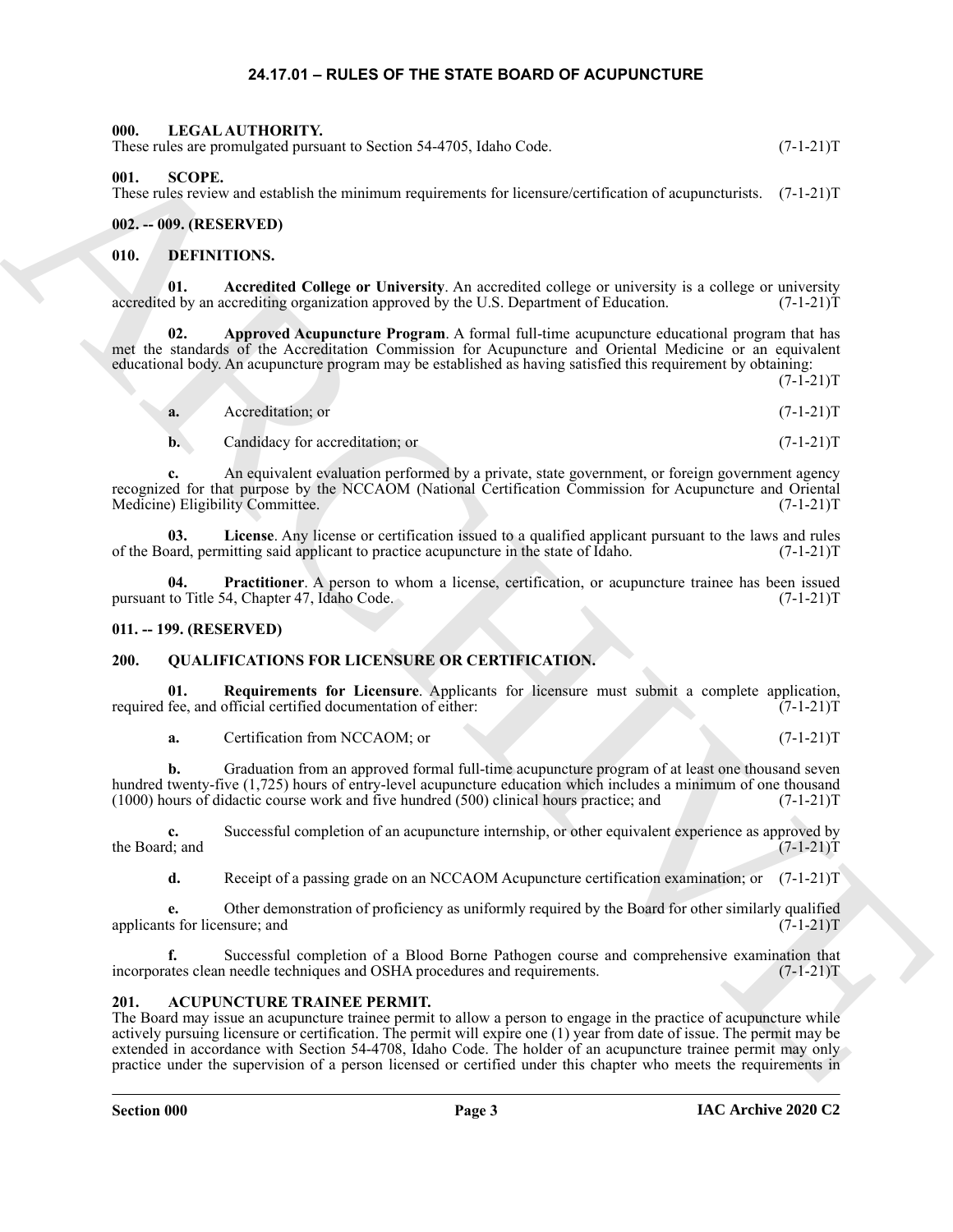#### <span id="page-3-5"></span>*IDAHO ADMINISTRATIVE CODE IDAPA 24.17.01* **Div. of Occupational & Professional Licenses**

#### <span id="page-3-6"></span><span id="page-3-0"></span>**202. -- 225. (RESERVED)**

#### <span id="page-3-11"></span><span id="page-3-10"></span><span id="page-3-9"></span><span id="page-3-1"></span>**226. REQUEST FOR APPROVAL OF QUALIFICATION.**

#### <span id="page-3-2"></span>**227. -- 299. (RESERVED)**

#### <span id="page-3-7"></span><span id="page-3-3"></span>**300. FEES.**

| following requirements:                                                                                         | Section 404 of these rules. An applicant for a permit must present evidence satisfactory to the Board of meeting the                                                                                                                                                                                                                                                                                                                                                                                                                                                                  |                                       |                                              | $(7-1-21)T$                                                                                                                   |
|-----------------------------------------------------------------------------------------------------------------|---------------------------------------------------------------------------------------------------------------------------------------------------------------------------------------------------------------------------------------------------------------------------------------------------------------------------------------------------------------------------------------------------------------------------------------------------------------------------------------------------------------------------------------------------------------------------------------|---------------------------------------|----------------------------------------------|-------------------------------------------------------------------------------------------------------------------------------|
| 01.                                                                                                             | Education. An applicant must submit documentation of either:                                                                                                                                                                                                                                                                                                                                                                                                                                                                                                                          |                                       |                                              | $(7-1-21)T$                                                                                                                   |
| a.<br>program; or                                                                                               | Current enrollment in an Approved Acupuncture Program and actively pursuing completion of the                                                                                                                                                                                                                                                                                                                                                                                                                                                                                         |                                       |                                              | $(7-1-21)T$                                                                                                                   |
| b.                                                                                                              | Satisfaction of the requirement for certification as set forth in Section 54-4707, Idaho Code.                                                                                                                                                                                                                                                                                                                                                                                                                                                                                        |                                       |                                              | $(7-1-21)T$                                                                                                                   |
| 02.<br>designated Board member.                                                                                 | <b>Supervision.</b> Submission of a supervision plan specifying at a minimum the name of the supervisor<br>and the setting and location where the permit holder will practice. A supervision plan may be approved by a                                                                                                                                                                                                                                                                                                                                                                |                                       |                                              | $(7-1-21)T$                                                                                                                   |
| 202. -- 225. (RESERVED)                                                                                         |                                                                                                                                                                                                                                                                                                                                                                                                                                                                                                                                                                                       |                                       |                                              |                                                                                                                               |
| 226.                                                                                                            | REQUEST FOR APPROVAL OF QUALIFICATION.                                                                                                                                                                                                                                                                                                                                                                                                                                                                                                                                                |                                       |                                              |                                                                                                                               |
|                                                                                                                 | designate whether approval is sought for compliance with standards for certification.                                                                                                                                                                                                                                                                                                                                                                                                                                                                                                 |                                       |                                              | through the course along with appropriate supporting documentation and course materials. The request must also<br>$(7-1-21)T$ |
| 02.<br>FEES.                                                                                                    | Individual Qualification. An applicant may request approval of his individual qualification for<br>licensure or certification in acupuncture. The request must include a complete description of the number of hours,<br>scope and extent of academic and other training and clinical experience the individual has received along with<br>available supporting documentation. The request must also designate whether qualification is sought for licensure or<br>certification. A demonstration of proficiency or examination may be required as a part of the determination of the |                                       |                                              |                                                                                                                               |
|                                                                                                                 | License/Certification/Permit/Certification                                                                                                                                                                                                                                                                                                                                                                                                                                                                                                                                            | <b>Initial Fee</b><br>(Not to Exceed) | <b>Annual Renewal Fee</b><br>(Not to Exceed) |                                                                                                                               |
| Application                                                                                                     |                                                                                                                                                                                                                                                                                                                                                                                                                                                                                                                                                                                       | \$50                                  | n/a                                          |                                                                                                                               |
| License                                                                                                         |                                                                                                                                                                                                                                                                                                                                                                                                                                                                                                                                                                                       | \$150                                 | \$75                                         |                                                                                                                               |
| Certification                                                                                                   |                                                                                                                                                                                                                                                                                                                                                                                                                                                                                                                                                                                       | \$150                                 | \$75                                         |                                                                                                                               |
|                                                                                                                 | <b>Acupuncture Trainee</b>                                                                                                                                                                                                                                                                                                                                                                                                                                                                                                                                                            | \$150                                 | \$50                                         |                                                                                                                               |
|                                                                                                                 | Inactive License or Certification                                                                                                                                                                                                                                                                                                                                                                                                                                                                                                                                                     | n/a                                   | \$50                                         |                                                                                                                               |
| individual's qualification.<br>227. -- 299. (RESERVED)<br>300.<br>All fees are non-refundable:<br>Reinstatement |                                                                                                                                                                                                                                                                                                                                                                                                                                                                                                                                                                                       | \$250                                 | n/a                                          | $(7-1-21)T$<br>$(7-1-21)T$                                                                                                    |

#### <span id="page-3-8"></span><span id="page-3-4"></span>**301. REINSTATEMENT OF LICENSE.**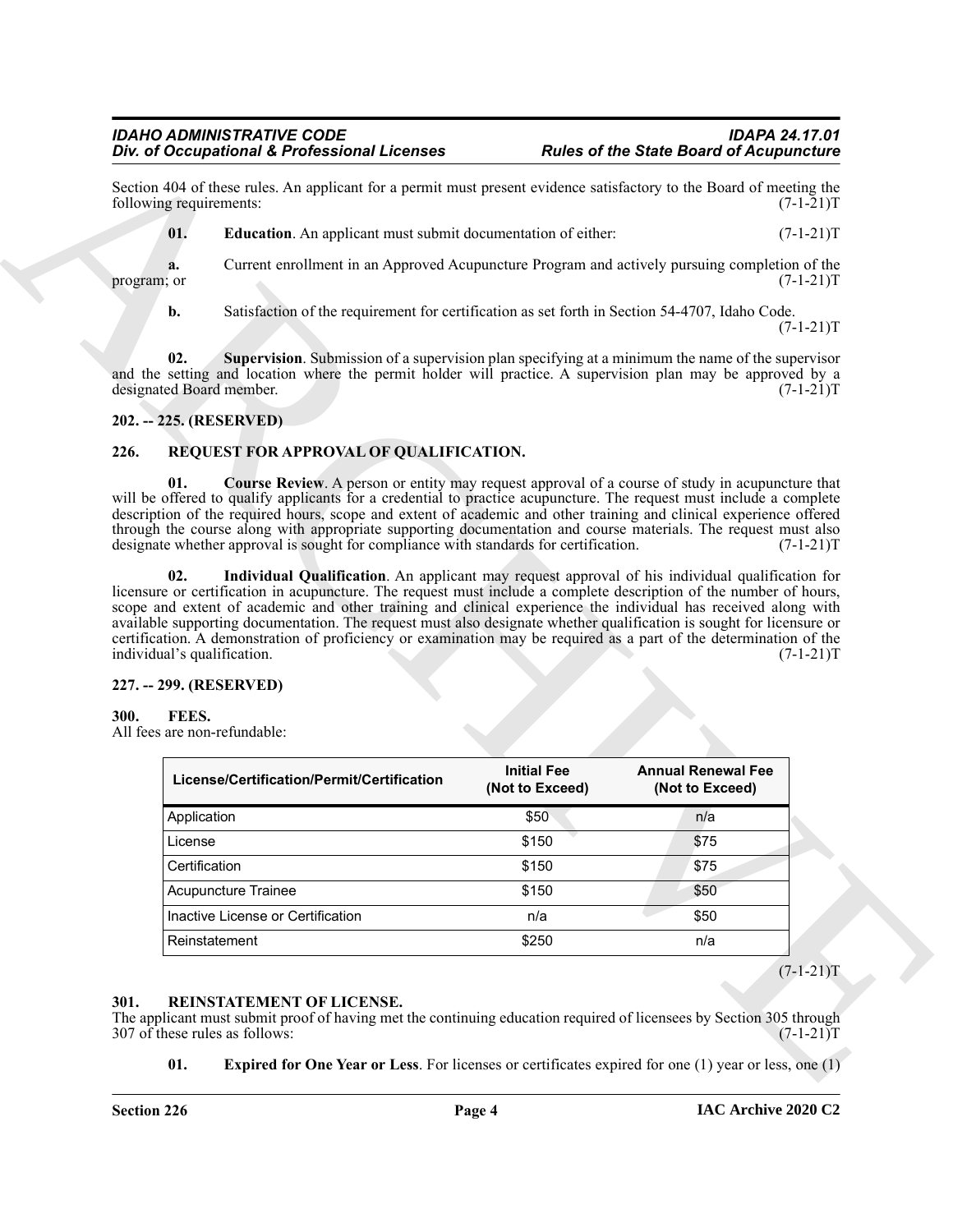#### <span id="page-4-8"></span><span id="page-4-0"></span>**302. INACTIVE STATUS.**

#### <span id="page-4-10"></span><span id="page-4-9"></span>**02. Return to Active Status**. (7-1-21)T

|                                     | Div. of Occupational & Professional Licenses                                                                                   | <b>Rules of the State Board of Acupuncture</b>                                                                                                                                                                                                                                                                                                                |             |
|-------------------------------------|--------------------------------------------------------------------------------------------------------------------------------|---------------------------------------------------------------------------------------------------------------------------------------------------------------------------------------------------------------------------------------------------------------------------------------------------------------------------------------------------------------|-------------|
| year of continuing education;       |                                                                                                                                |                                                                                                                                                                                                                                                                                                                                                               | $(7-1-21)T$ |
| 02.                                 | (2) years of continuing education.                                                                                             | <b>Expired More than One Year</b> . For licenses or certificates expired for more than one (1) year, two                                                                                                                                                                                                                                                      | $(7-1-21)T$ |
| 302.                                | <b>INACTIVE STATUS.</b><br>pay the inactive status fee. Such request must be made prior to the expiration date of the license. | A currently licensed or certified practitioner may request in writing to have their license placed on inactive status and                                                                                                                                                                                                                                     | $(7-1-21)T$ |
| 01.                                 |                                                                                                                                | Waiving Continuing Education Requirements - Inactive Status. All continuing education<br>requirements will be waived for any year or portion thereof that a licensee maintains an inactive license. (7-1-21)T                                                                                                                                                 |             |
| 02.                                 | <b>Return to Active Status.</b>                                                                                                |                                                                                                                                                                                                                                                                                                                                                               | $(7-1-21)T$ |
| a.<br>inactive fee and renewal fee. |                                                                                                                                | A licensee desiring to return to active status must complete the equivalent of one (1) year of<br>continuing education for every year the license was inactive and submit a fee equivalent to the difference between the                                                                                                                                      | $(7-1-21)T$ |
| b.                                  | provide proof that the licensee is competent to practice acupuncture in Idaho.                                                 | For licenses inactive five $(5)$ years or greater, the licensee shall complete forty-five $(45)$ hours of<br>continuing education and either provide proof that the licensee has actively engaged in the practice of acupuncture in<br>another state or territory of the United States for at least three (3) of the immediately preceding five (5) years, or | $(7-1-21)T$ |
| c.                                  |                                                                                                                                | The Board may consider the following factors when determining proof of competency: (7-1-21)T                                                                                                                                                                                                                                                                  |             |
| i.                                  | Practice of acupuncture in another jurisdiction;                                                                               |                                                                                                                                                                                                                                                                                                                                                               | $(7-1-21)T$ |
| ii.                                 | Number of years of practice prior to transfer from active status;                                                              |                                                                                                                                                                                                                                                                                                                                                               | $(7-1-21)T$ |
| iii.                                | Completion of continuing education courses;                                                                                    |                                                                                                                                                                                                                                                                                                                                                               | $(7-1-21)T$ |
| iv.                                 | Employment in a field similar to acupuncture; and                                                                              |                                                                                                                                                                                                                                                                                                                                                               | $(7-1-21)T$ |
| V.                                  | Any other factors the Board deems appropriate.                                                                                 |                                                                                                                                                                                                                                                                                                                                                               | $(7-1-21)T$ |
| 303. -- 304. (RESERVED)             |                                                                                                                                |                                                                                                                                                                                                                                                                                                                                                               |             |
| 305.                                | <b>CONTINUING EDUCATION REQUIREMENTS.</b><br>adopted the following requirements:                                               | In order to further protect the public health and to facilitate the administration of the Acupuncture Act, the Board has                                                                                                                                                                                                                                      | $(7-1-21)T$ |
| 01.                                 | topics, as set forth in Sections 306 and 307 of these rules.                                                                   | <b>Requirement.</b> All practitioners are required to complete a minimum of fifteen (15) hours of<br>continuing education within the preceding twelve (12) months. A minimum of ten (10) hours of continuing education<br>must be from Category I topics, and a maximum of five (5) hours of continuing education may be from Category II                     | $(7-1-21)T$ |
| 02.                                 | and provided to the Board upon the request of the Board or its agent.                                                          | Verification of Attendance. Each licensee must maintain verification of attendance by securing<br>authorized signatures or other documentation from the course instructors or sponsoring institution substantiating any<br>hours attended by the applicant. This verification must be maintained by the licensee for no less than four (4) years              | $(7-1-21)T$ |
| 03.                                 | education credits if approved by NCCAOM or upon approval of the Board.                                                         | Distance Learning and Independent Study. The Board may approve a course of study for<br>continuing education credit that does not include the actual physical attendance of the applicant in a face-to-face<br>setting with the course instructor. Distance Learning or Independent Study courses are eligible for continuing                                 | $(7-1-21)T$ |
|                                     |                                                                                                                                |                                                                                                                                                                                                                                                                                                                                                               |             |

- iv. Employment in a field similar to acupuncture; and  $(7-1-21)$ T
- <span id="page-4-3"></span>v. Any other factors the Board deems appropriate. (7-1-21)T

#### <span id="page-4-1"></span>**303. -- 304. (RESERVED)**

#### <span id="page-4-7"></span><span id="page-4-6"></span><span id="page-4-5"></span><span id="page-4-4"></span><span id="page-4-2"></span>**305. CONTINUING EDUCATION REQUIREMENTS.**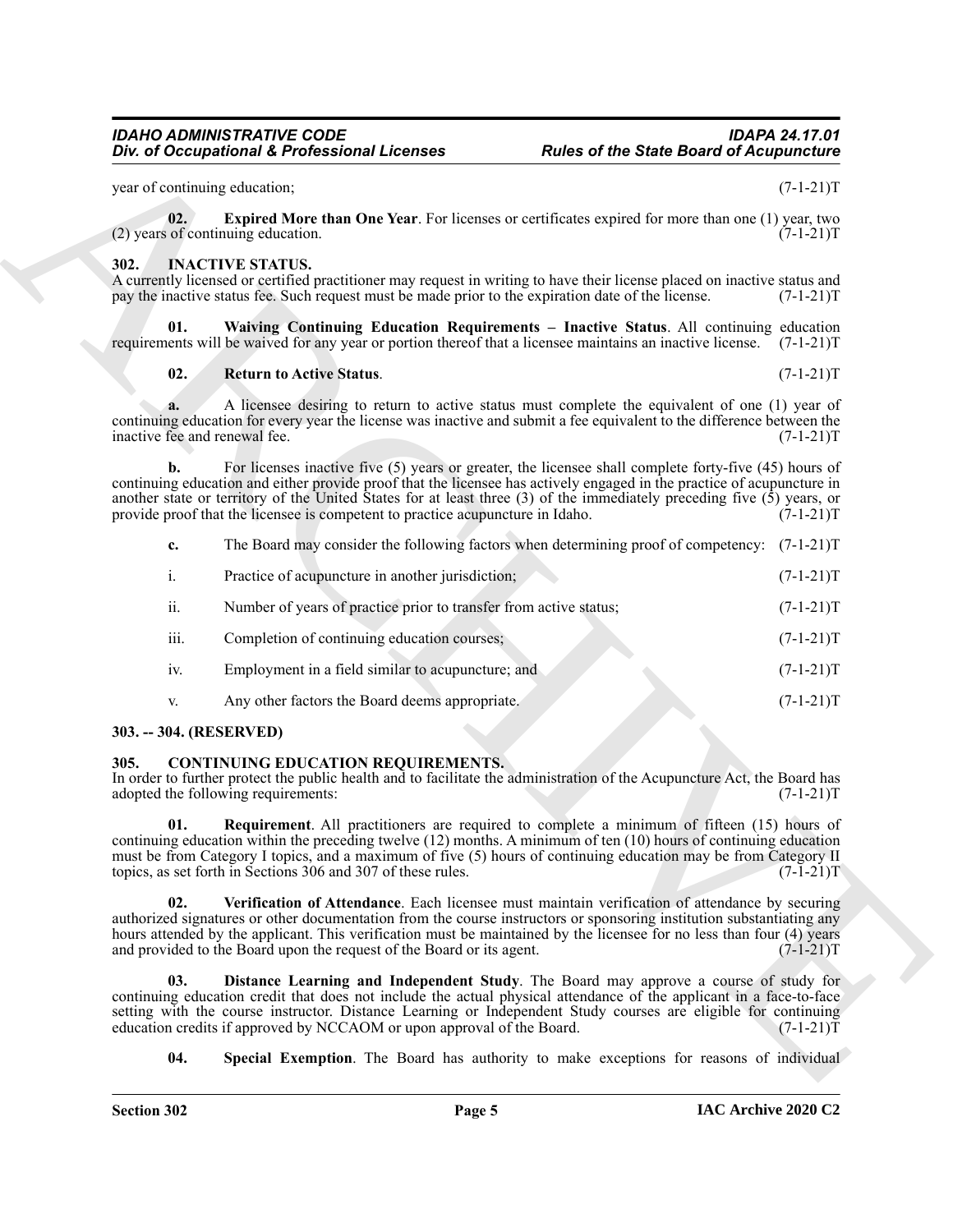#### *IDAHO ADMINISTRATIVE CODE IDAPA 24.17.01* **Div. of Occupational & Professional Licenses**

hardship. The licensee must provide any information requested by the Board to assist in substantiating hardship cases.<br>This exemption is granted at the sole discretion of the Board. (7-1-21) This exemption is granted at the sole discretion of the Board.

<span id="page-5-9"></span>**05. Carryover**. A continuing education course taken in a renewal year, but not claimed for continuing education credit in that year, may only be claimed for credit in the following renewal year.  $(7-1-21)\tilde{T}$ 

<span id="page-5-10"></span>**06. Credit for Teaching**. Licensees may earn continuing education credit by teaching Board-approved courses. A licensee will earn one (1) credit hour for every two (2) hours of teaching. Credit for teaching will not exceed five (5) hours of the total continuing education hours required for a renewal period and will be credited to the category of the topic taught. (7-1-21)T

#### <span id="page-5-2"></span><span id="page-5-0"></span>**306. APPROVAL OF CONTINUING EDUCATION COURSES.**

Approved continuing education courses are those courses, programs, and activities that are approved or provided by the following entities or organizations, or otherwise approved by the Board:  $(7-1-21)$ T

<span id="page-5-4"></span>

| 01. | NCCAOM; | $(7-1-21)T$ |
|-----|---------|-------------|
|     |         |             |

<span id="page-5-5"></span><span id="page-5-3"></span>**02.** Accredited Schools. Acupuncture and oriental medicine; and  $(7-1-21)$ T

Div. of Decembera 2.6 Professional Liberation and the Safet Boston divergendent Computer Controlling in the Safety Computer Controlling in the Safety Computer Controlling in the Controlling in the Controlling in the Contr **03. Other Courses May Be Approved by the Board**. Other courses may be approved based upon documentation submitted by the licensee or course provider. All requests for approval or pre-approval of educational programs must be made to the Board in writing, and must be accompanied by a statement that includes the name of the instructor or instructors, the date and time and location of the course, the specific agenda for the course, the number of continuing education credit hours requested, and a statement of how the course is believed to be pertinent to the practice of acupuncture. (7-1-21)T

#### <span id="page-5-6"></span><span id="page-5-1"></span>**307. CONTENT OF CONTINUING EDUCATION COURSES.**

The content of a continuing education course must be germane to the practice of acupuncture as defined in Section 54-4702, Idaho Code, and: (7-1-21)T

<span id="page-5-7"></span>**01.** Category I. Category I courses relate to the following topics:  $(7-1-21)$ T

**a.** Acupuncture and the practice of acupuncture as defined in Section 54-4702, Idaho Code including topics that directly concern the history and theory of acupuncture, oriental medicine diagnosis and treatment techniques, and techniques of adjunctive oriental medicine therapies;  $(7-1-21)$ techniques, and techniques of adjunctive oriental medicine therapies;

**b.** The role of acupuncture in individual and public health, such as emergencies and disasters; or  $(7-1-21)T$ 

**c.** Research and evidence-based medicine as related to acupuncture and Asian medicine; (7-1-21)T

- <span id="page-5-8"></span>**02.** Category II. Category II courses relate to the following topics:  $(7-1-21)T$
- **a.** Western biomedicine and biological sciences; (7-1-21)T

**b.** Scientific or clinical content with a direct bearing on the quality of patient care, community or calth, or preventive medicine;  $(7-1-21)$ public health, or preventive medicine;

|  | Laws and ethics: | $(7-1-21)T$ |  |  |
|--|------------------|-------------|--|--|
|--|------------------|-------------|--|--|

**d.** Enhancement of effective communication with other medical practitioners;  $(7-1-21)$ T

**e.** Behavioral sciences, patient counseling, and patient management and motivation when such the specifically oriented to the improvement of patient health;  $(7-1-21)$ courses are specifically oriented to the improvement of patient health;

**f.** Practice management unrelated to clinical matters and direct patient care, including, but not limited to, administrative record keeping, insurance billing and coding, and general business organization and management;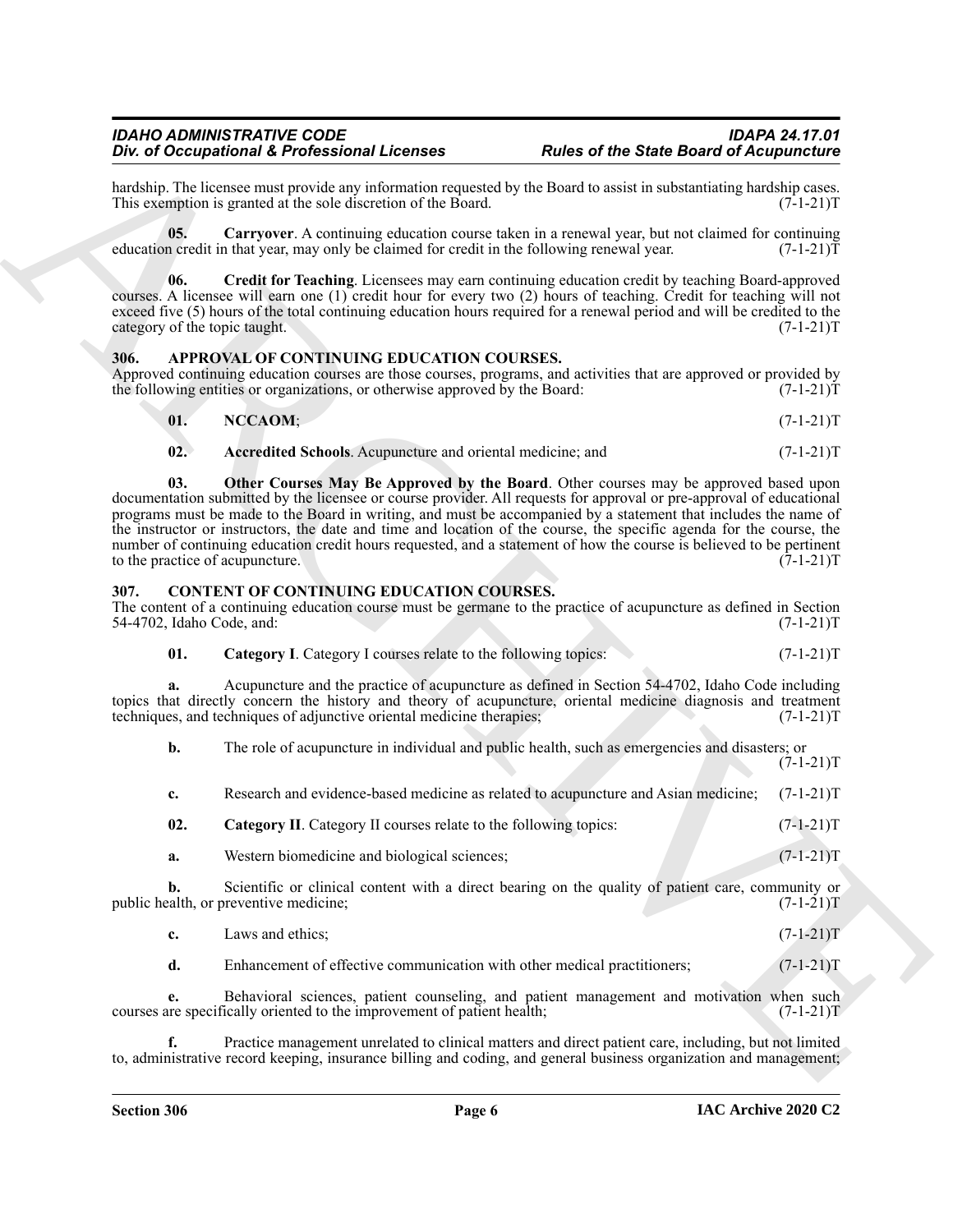#### or  $(7-1-21)$ T

**g.** Patient education including, but not limited to, patient education in East Asian therapeutic exercise<br>(7-1-21)T techniques and Asian nutritional therapies.

#### <span id="page-6-0"></span>**308. -- 400. (RESERVED)**

#### <span id="page-6-6"></span><span id="page-6-1"></span>**401. RECORDS.**

A practitioner must keep accurate records of each patient the practitioner treats. The records must at a minimum include the name of the patient and the indication and nature of treatment given. Records must be kept on file for a minimum of five (5) years. A patient's records will be made available to the patient within thirty (30) days of a request.  $(7-1-21)T$ request. (7-1-21)T

#### <span id="page-6-2"></span>**402. (RESERVED)**

#### <span id="page-6-5"></span><span id="page-6-3"></span>**403. EMPLOYMENT OF UNLICENSED, NON-EXEMPT INDIVIDUALS.**

Individuals who do not have a license and are not exempt from licensure may not perform any insertion of acupuncture needles or use similar devices and therapies, including application of moxibustion. They may only support the practitioner's professional practice by performing office and ministerial acts related to acupuncture. The practitioner is responsible for the services provided by such employees. (7-1-21)T

#### <span id="page-6-7"></span><span id="page-6-4"></span>**404. SUPERVISION OF TRAINEES.**

A licensed or certified acupuncturist providing supervision to trainees shall be responsible for the services provided by such individuals. Failure to adequately supervise such an individual may subject the supervisor to discipline.  $(7-1-21)T$ 

#### **01. Qualifications of Supervisors**. Prior to providing supervision to a trainee, a supervisor must:  $(7-1-21)T$

**a.** Have held a current acupuncture license or certification without restriction for a minimum of five (5) years.  $(7-1-21)T$ (5) years.  $(7-1-21)T$ 

**b.** Have not been the subject of any disciplinary action within the preceding five (5) years, provided that the Board may in its discretion approve a supervisor with disciplinary action for failing to complete continuing education requirements. (7-1-21) education requirements.

One of Occupational K. Professional Licenses<br>
The s of the State Board of Acquisitions<br>
ARCHIVER COMES The state is the state of the state of the State Board of Acquisitions<br>
(3) ARCHIVER COMES THE STATE IS the state of t **02. Supervision**. For the first one hundred (100) hours of practice, the supervisor must provide supervision in person when the trainee is providing treatment. After the first one hundred (100) hours of practice, the supervisor may provide supervision by making themselves accessible to the trainee by telephone, or video conferencing, provided that the trainee has successfully completed the requirement in Paragraph 404.02.a. of this rule, and provided that the supervisor meets with the trainee in person on at least a monthly basis during which time the supervisor must review case studies and require the trainee to demonstrate acupuncture point location and needle placement technique. (7-1-21)T

**a.** Before providing treatment without in-person supervision, the trainee must successfully complete a Blood Borne Pathogen course and comprehensive examination that incorporates clean needle techniques and OSHA procedures and requirements. (7-1-21)T

**b.** The supervisor must provide the trainee with adequate training, which must include at a minimum charting, diagnosis, and treatment plans, and opportunities for the trainee to complete at least twenty-five (25) case studies. (7-1-21)T studies. (7-1-21)T

**c.** The supervisor and trainee must keep adequate records of supervision, which shall include at a minimum, summary of case studies in progress or completed by the trainee under supervision, treatment plan for each patient, and the dates of supervision. (7-1-21) patient, and the dates of supervision.

**03.** Continuing Education. A supervisor may annually count up to ten (10) hours of supervision of a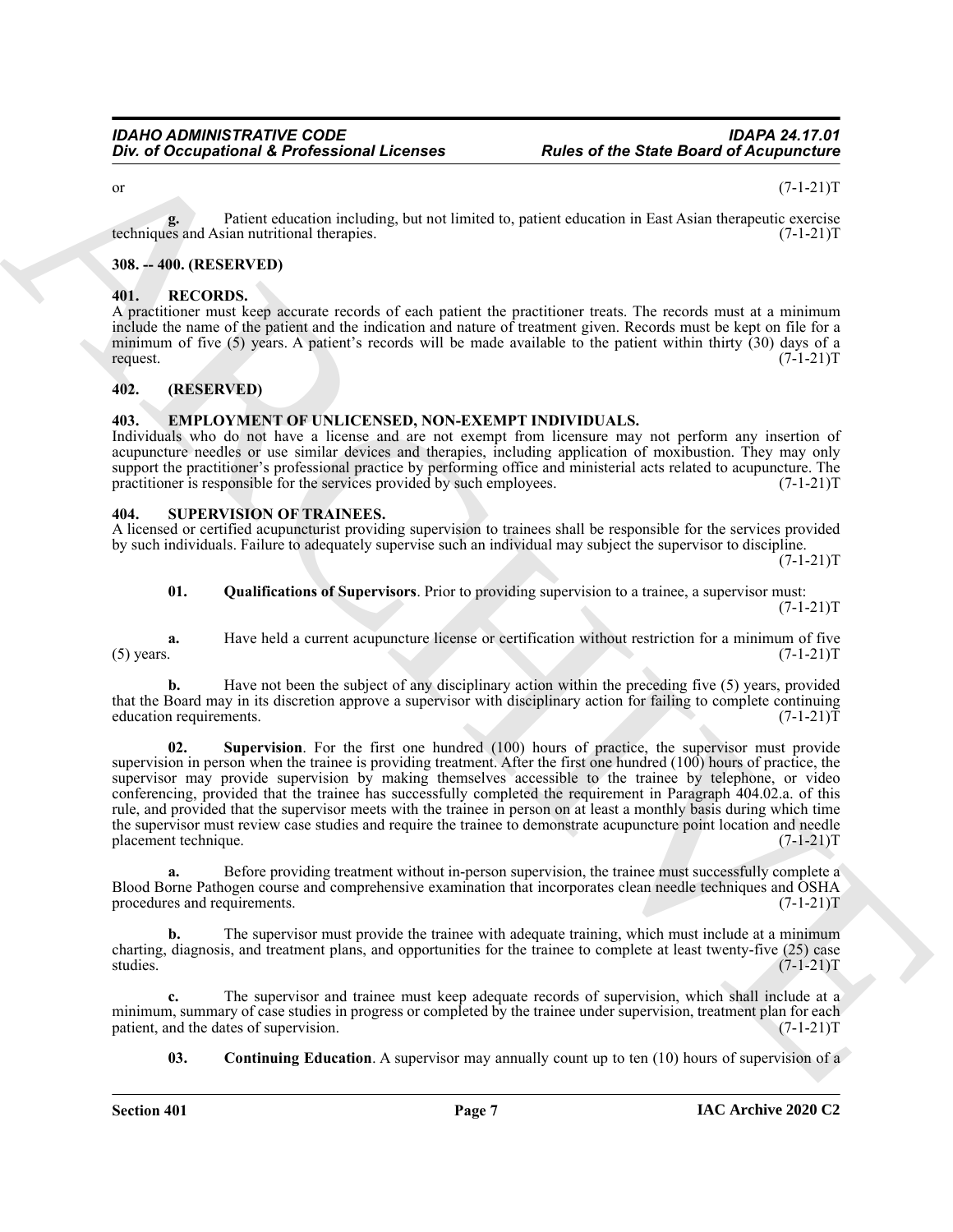#### *IDAHO ADMINISTRATIVE CODE IDAPA 24.17.01* **Div. of Occupational & Professional Licenses**

trainee toward the Category I continuing education requirements. Supervision hours not claimed in the current renewal year may be claimed in the next renewal year. A maximum of ten  $(10)$  hours may be carried forward from the immediately preceding year, and may not be carried forward more than one renewal year.  $(7-1-21)$ T immediately preceding year, and may not be carried forward more than one renewal year.

For  $\phi$  Decision of E. Profession at Latentary experimentals. Symptom have a state down of the simulation of the simulation of the simulation of the simulation of the simulation of the simulation of the simulation of the **04.** Completion of Supervision. At the conclusion of supervision of a trainee, the supervisor must verify the hours of supervision, the type of supervision provided to the trainee, and the documentation of at least twenty-five  $(25)$  case studies by the trainee. twenty-five  $(25)$  case studies by the trainee.

**05. Termination of Supervision or Change in Supervisor**. A supervisor may terminate supervision at any time by submitting written notice of termination to the Board. (7-1-21)T

#### <span id="page-7-4"></span><span id="page-7-0"></span>**405. ADVERTISING.**

A practitioner shall not disseminate or cause the dissemination of any advertisement or advertising including offers, statements, or other representations, which is in any way fraudulent, false, deceptive, or misleading.  $(7-1-21)\hat{T}$ 

<span id="page-7-1"></span>**406. – 574. (RESERVED)**

#### <span id="page-7-5"></span><span id="page-7-2"></span>**575. DISCIPLINE.**

<span id="page-7-6"></span>**01.** Civil Fine. The Board may impose a civil fine not to exceed one thousand dollars (\$1,000) upon a for each violation of Section 54-4711, Idaho Code. (7-1-21) licensee for each violation of Section 54-4711, Idaho Code.

<span id="page-7-7"></span>**02.** Costs and Fees. The Board may order a licensee to pay the costs and fees incurred by the Board in tigation or prosecution of the licensee for violation of Section 54-4711, Idaho Code.  $(7-1-21)$ the investigation or prosecution of the licensee for violation of Section 54-4711, Idaho Code.

#### <span id="page-7-3"></span>**576. -- 999. (RESERVED)**